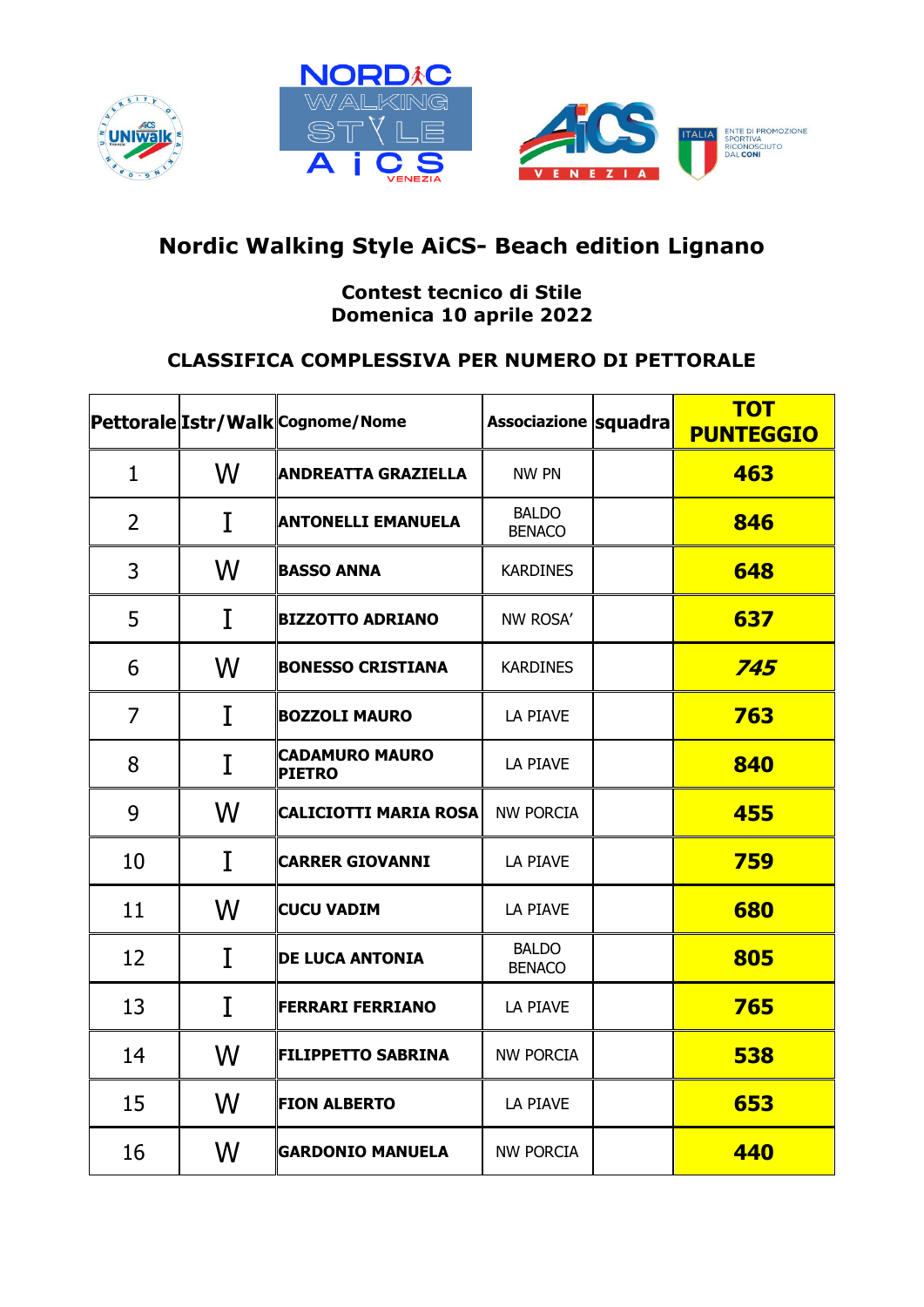





**ITALIA** ENTE DI PROMOZIONE<br>
RICONOSCIUTO<br>
DAL **CONI** 

|    |   | <b>VENEZIA</b>                             | $\mathbf{N}$ is the second for $\mathbf{N}$ |            |
|----|---|--------------------------------------------|---------------------------------------------|------------|
| 17 | W | <b>GUGLIELMI DANIELA</b>                   | <b>KARDINES</b>                             | 635        |
| 18 | W | <b>MAGAGNIN STEFANO</b>                    | LA PIAVE                                    | 645        |
| 19 | W | <b>MARAGNO ANITA</b>                       | <b>KARDINES</b>                             | 775        |
| 21 | I | <b>NEGRI CLAUDIO</b>                       | <b>KARDINES</b>                             | 792        |
| 22 | W | <b>NOVELLO ROBERTO</b>                     | <b>KARDINES</b>                             | 772        |
| 23 | W | <b>OLSZAK MARIA</b><br><b>STEFANIA</b>     | NW LIGNANO                                  | <b>300</b> |
| 24 | W | PATTARELLO LUCIA                           | <b>KARDINES</b>                             | 737        |
| 25 | W | <b>PERISSINOTTO</b><br><b>GIUSEPPE</b>     | LA PIAVE                                    | 600        |
| 26 | I | <b>PISCITELLI STELLA</b><br><b>MARIA</b>   | LA PIAVE                                    | 849        |
| 27 | W | <b>RAFFIN ANNA LOIA</b>                    | <b>NW PORCIA</b>                            | 305        |
| 28 | I | <b>ROSANA EMANUELE</b>                     | NW ROSA'                                    | 825        |
| 29 | W | <b>SANTIN STEFANIA</b>                     | <b>KARDINES</b>                             | 704        |
| 30 | W | <b>SILVESTRI MANUELE</b>                   | LA PIAVE                                    | 761        |
| 31 | W | <b>TASCA VINCENZA</b>                      | NW ROSA'                                    | 735        |
| 32 | W | <b>TESSAROLO GIANLUCA</b><br><b>ANGELO</b> | NW ROSA'                                    | 660        |
| 33 | I | <b>TONETTO KATIA</b>                       | LA PIAVE                                    | 839        |
| 34 | W | <b>TREVISAN LAURA</b>                      | <b>KARDINES</b>                             | 757        |
| 35 | I | <b>VENDRAMION MAURO</b>                    | <b>MONTELLO</b>                             | 833        |
| 36 | W | <b>VESCOVO ALESSANDRA</b>                  | <b>KARDINES</b>                             | 669        |
| 37 | I | <b>VIOL ROSSELLA</b>                       | <b>NW PORCIA</b>                            | 762        |
| 38 | W | <b>ZAMENGO MARISA</b>                      | <b>KARDINES</b>                             | <b>722</b> |